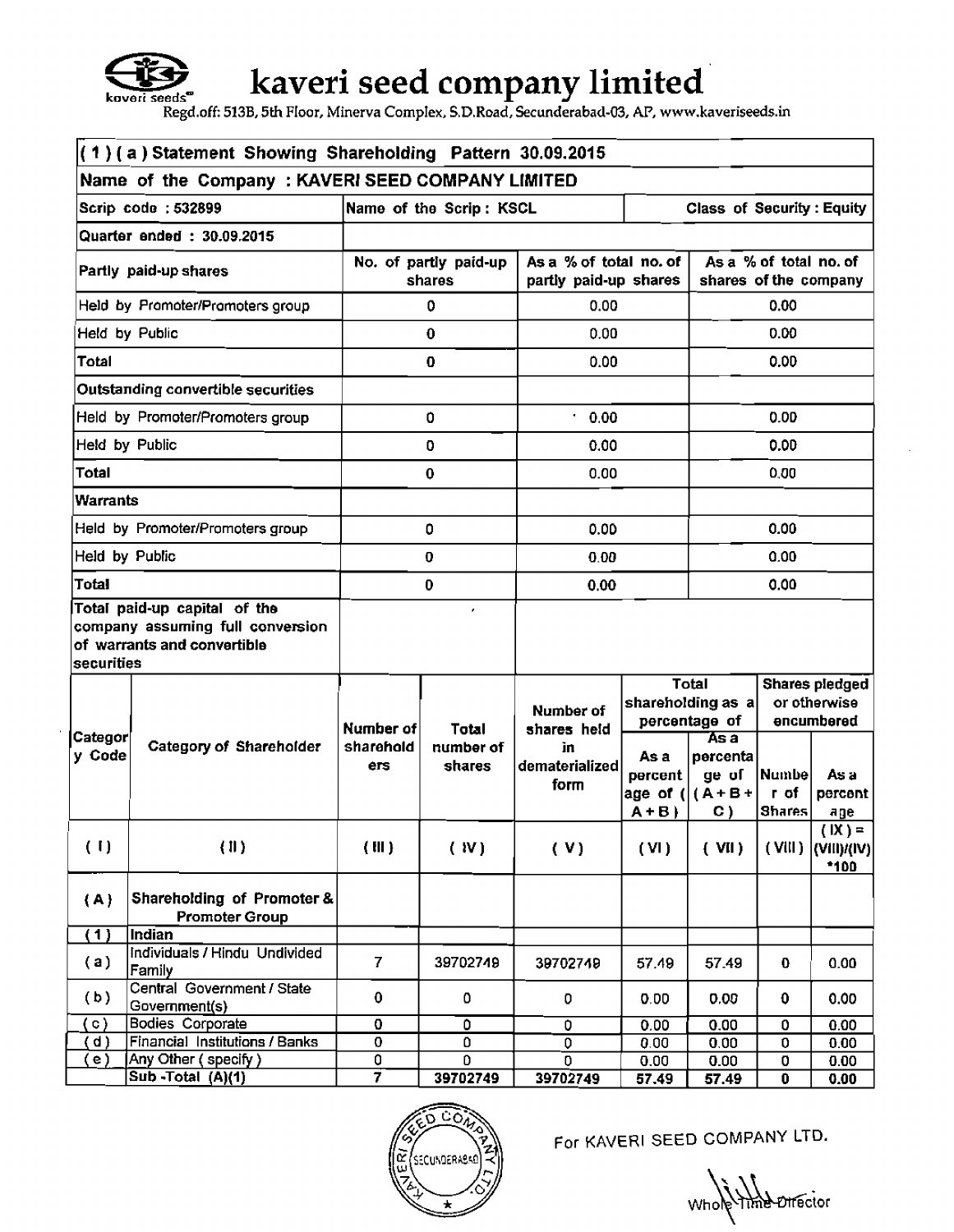| (2)       | Foreign                          |                           |                           |                         |        |                 |                           |      |
|-----------|----------------------------------|---------------------------|---------------------------|-------------------------|--------|-----------------|---------------------------|------|
|           | Individuals (Non Resident        |                           |                           |                         |        |                 |                           |      |
| (a)       | Individuals / Foreign            | 0                         | 0                         | $\bf{0}$                | 0.00   | 0.00            | 0                         | 0.00 |
|           | individuals                      |                           |                           |                         |        |                 |                           |      |
| b)        | <b>Bodies Corporate</b>          | 0                         | ō                         | $\overline{0}$          | 0.00   | 0.00            | 0                         | 0.00 |
| (c)       | Institutions                     | $\overline{\mathfrak{o}}$ | $\overline{\mathfrak{o}}$ | $\overline{0}$          | 0.00   | 0.00            | $\overline{\mathfrak{o}}$ | 0.00 |
| (d)       | Any Other (specify)              | ō                         | $\overline{\mathfrak{o}}$ |                         |        | 0.00            | 0                         | 0.00 |
|           |                                  |                           |                           | 0                       | 0.00   |                 |                           |      |
|           | Sub - Total $(A)(2)$             | $\overline{\mathbf{0}}$   | 0                         | $\overline{\mathbf{0}}$ | 0.00   | 0.00            | 0.00                      | 0.00 |
|           | <b>Total Shareholding of</b>     |                           |                           |                         |        |                 |                           |      |
|           | <b>Promoter and Promoter</b>     | 7                         | 39702749                  | 39702749                | 57.49  | 57.49           | 0.00                      | 0.00 |
|           | Group (A) = (A)(1) + (A)(        |                           |                           |                         |        |                 |                           |      |
|           | <u>21</u>                        |                           |                           |                         |        |                 |                           |      |
| (B)       | <b>Public Shareholding</b>       |                           |                           |                         |        |                 |                           |      |
| (1)       | <b>Institutions</b>              |                           |                           |                         |        |                 |                           |      |
| a)        | Mutual Funds / UTI               | 46                        | 3893768                   | 3893768                 | 5.64   | 5.64            | 0                         | 0.00 |
| (b)       | Financial Institutions / Banks   | 4                         | 18924                     | 18924                   | 0.03   | 0.03            | 0                         | 0.00 |
|           | Central Government / State       |                           |                           |                         |        |                 |                           |      |
| (c)       | Government(s)                    | 0                         | O                         | 0                       | 0.00   | 0.00            | 0                         | 0.00 |
| (d)       | Venture Capital Funds            | Ö                         | $\overline{\mathbf{0}}$   | $\overline{\mathbf{0}}$ | 0.00   | 0.00            | 0                         | 0.00 |
| (e)       | Insurance Companies              | D.                        | $\overline{0}$            | $\mathbf 0$             | 0.00   | 0.00            | $\overline{\mathfrak{o}}$ | 0.00 |
| (f)       | Foreign Institutional Investors  | $\overline{57}$           | 14557407                  | 14557407                | 21.08  | 21.08           | $\overline{0}$            | 0.00 |
|           | Foreign Venture Capital          |                           |                           |                         |        |                 |                           |      |
| (g)       | Investors                        | 0                         | $\bf{0}$                  | 0                       | 0.00   | 0.00            | 0                         | 0.00 |
| (h)       | Any Other                        | 0                         | ō                         | $\Omega$                | 0.00   | 0.00            | $\overline{0}$            | 0.00 |
|           | Sub - Total (B)(1)               | 107                       | 18470099                  | 18470099                | 26.75  | 26.75           | o                         | 0.00 |
| (2)       | Non - Institutions               |                           |                           |                         |        |                 |                           |      |
| (a)       | Bodies Corporate                 | 614                       | 2814739                   | 2814739                 | 4.08   | 4.08            | $\mathbf 0$               | 0.00 |
|           | Individuals -                    |                           |                           |                         |        |                 |                           |      |
| (b)       | I - Individual Shareholders      |                           |                           |                         |        |                 |                           |      |
|           |                                  |                           |                           |                         |        |                 |                           |      |
|           | holding nominal share capital    | 28539                     | 5017368                   | 4992297                 | 7.27   | 7.27            | 0                         | 0.00 |
|           | up to Rs.1 lakh                  |                           |                           |                         |        |                 |                           |      |
|           | II - Individual shareholders     |                           |                           |                         |        |                 |                           |      |
|           | holding nominal shares           | 8                         | 915089                    | 915089                  | 1.33   | 1.33            | 0                         | 0.00 |
|           | capital in excess of Rs.1 lakh   |                           |                           |                         |        |                 |                           |      |
|           |                                  |                           |                           |                         |        |                 |                           |      |
| $\circ$ ) | Any Other                        |                           |                           |                         |        |                 |                           |      |
|           | I - Directors / Relatives        | $\bf{0}$                  | $\Omega$                  | 0                       | 0.00   | 0.00            | 0                         | 0.00 |
|           | I - NRI                          | 768                       | 520583                    | 520583                  | 0.75   | 0.75            | 0                         | 0.00 |
|           | $II - OCBs$                      | $\overline{12}$           | 1271546                   | 1271546                 | 1.84   | 1.84            | O                         | 0.00 |
|           | II - Clearing Member             | 286                       | 342514                    | 342514                  | 0.50   | 0.50            | o                         | 0.00 |
|           | iii - Trusts                     | $\uparrow$                | 408                       | 408                     | 0.00   | 0.00            | $\overline{\mathfrak{o}}$ | 0.00 |
|           | Sub - Total $(B)(2)$             | 30228                     | 10882247                  | 10857176                | 15.76  | 15.76           | O                         | 0.00 |
|           | <b>Total Public Shareholding</b> |                           |                           |                         |        |                 |                           |      |
|           | $B$ ) = (B) (1) + (B)(2)         | 30335                     | 29352346                  | 29327275                | 42.51  | 42.51           | D                         | 0.00 |
|           | Total $(\overline{A}) + (B)$     | 30342                     | 69055095                  | 69030024                | 100.00 | 100.00          | $\overline{\mathbf{0}}$   | 0.00 |
|           | Share held by Custodians         |                           |                           |                         |        |                 |                           |      |
|           | and against which                |                           |                           |                         |        |                 |                           |      |
| (C)       | <b>Depository Receipts have</b>  | 0                         | 0                         | 0                       | 0.00   | 0.00            | D                         | 0.00 |
|           | been issued                      |                           |                           |                         |        |                 |                           |      |
|           | GRAND TOTAL $(A)+(B)+(C)$        | 30342                     | 69055095                  | 69030024                |        | 100.00   100.00 | 0                         | 0.00 |

For KAVERI SEED COMPANY LTD.

তিক্রী  $\frac{1}{2}$ SECUNDERABAD آية  $\pm$ 

Whole Time Director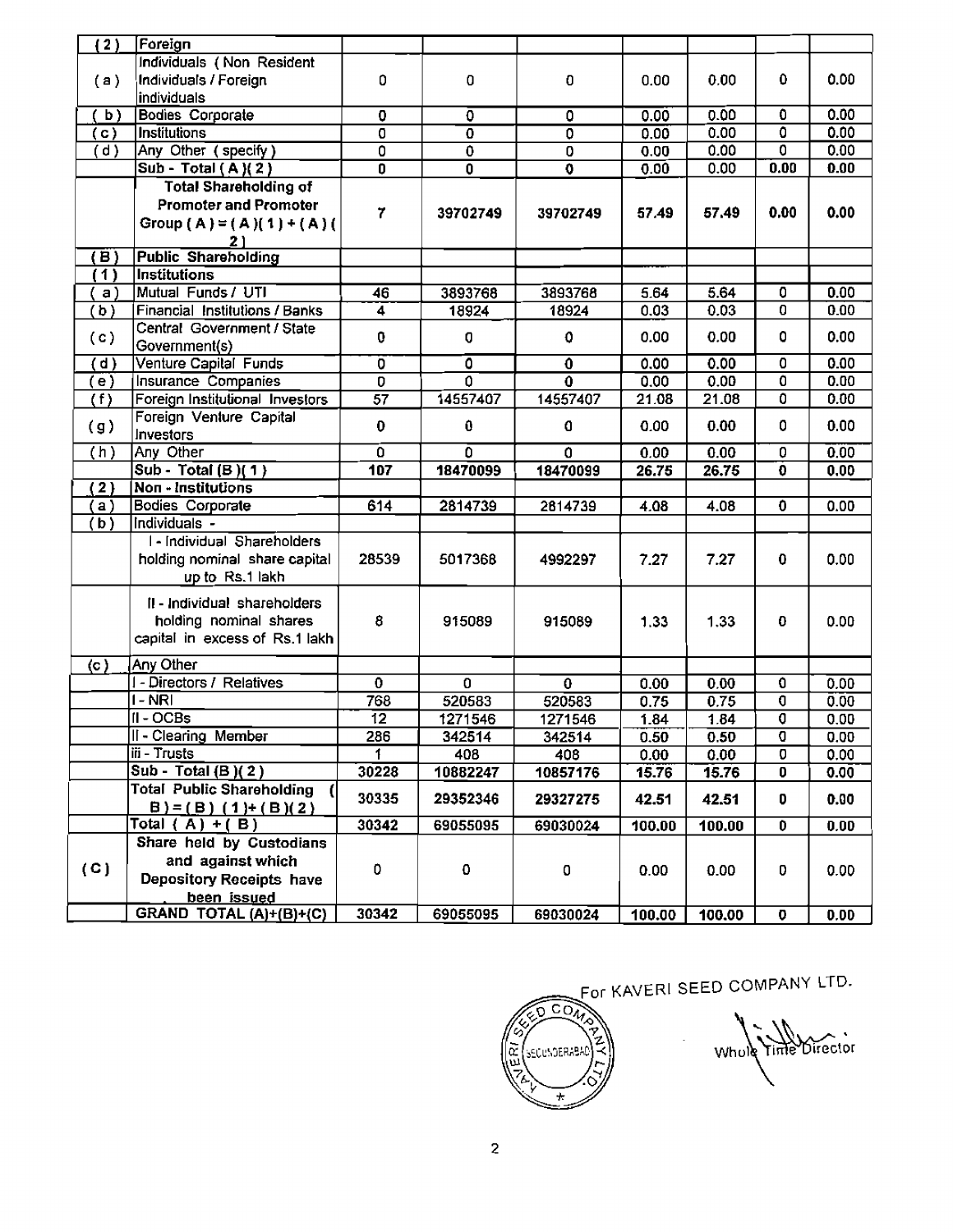$(1)$  (b)

**Statement showing sharheolding of persons belonging to the category Promoters and Promoter Group as on 30.09.2015** 

|                | SI.No. Name of Shareholder  | Total Shares held |                                            | <b>Shares Pledged or otherwise</b><br>encumbered |                     |                                                                                   |
|----------------|-----------------------------|-------------------|--------------------------------------------|--------------------------------------------------|---------------------|-----------------------------------------------------------------------------------|
|                |                             | <b>Number</b>     | As a $%$ of<br>grand total<br>(A)+(B)+( C) | <b>Number</b>                                    | As a<br>e           | lAs a % of<br> Percentag  grand total<br>(A)+(B)+( C)<br>of sub-<br>clause (l)(a) |
| (1)            | (II)                        | (III)             | (IV)                                       | (V)                                              | (VI=(V)/III*<br>100 | (VII)                                                                             |
|                | <b>G.V.BHASKAR RAO</b>      | 6031990           | 8,74                                       |                                                  | 0                   |                                                                                   |
| $\overline{2}$ | <b>G.V.BHASKAR RAO(HUF)</b> | 11240645          | 16.28                                      | 0                                                |                     |                                                                                   |
| 3              | G.VANAJA DEVI               | 15775050          | 22.84                                      | 0                                                | 0                   |                                                                                   |
| 4              | G.PAWAN                     | 25090001          | 3.63                                       | 0                                                | 0                   |                                                                                   |
| 5              | <b>R.VENU MANOHAR RAO</b>   | 2117849           | 3.07                                       | 0                                                | 0                   |                                                                                   |
| 6              | VAMSHEEDHAR CHENNAMANENI.   | 10993201          | 1.59                                       | 0                                                | 0                   |                                                                                   |
|                | C MITHUN CHAND.             | 928895            | 1.35                                       | 0                                                | 0                   | 0                                                                                 |
|                | Total                       | 39702749          | 57.49                                      | ō                                                | 0                   | 0                                                                                 |



**For KAVERI SEED COMPANY LTD.** 

Whole Lime Director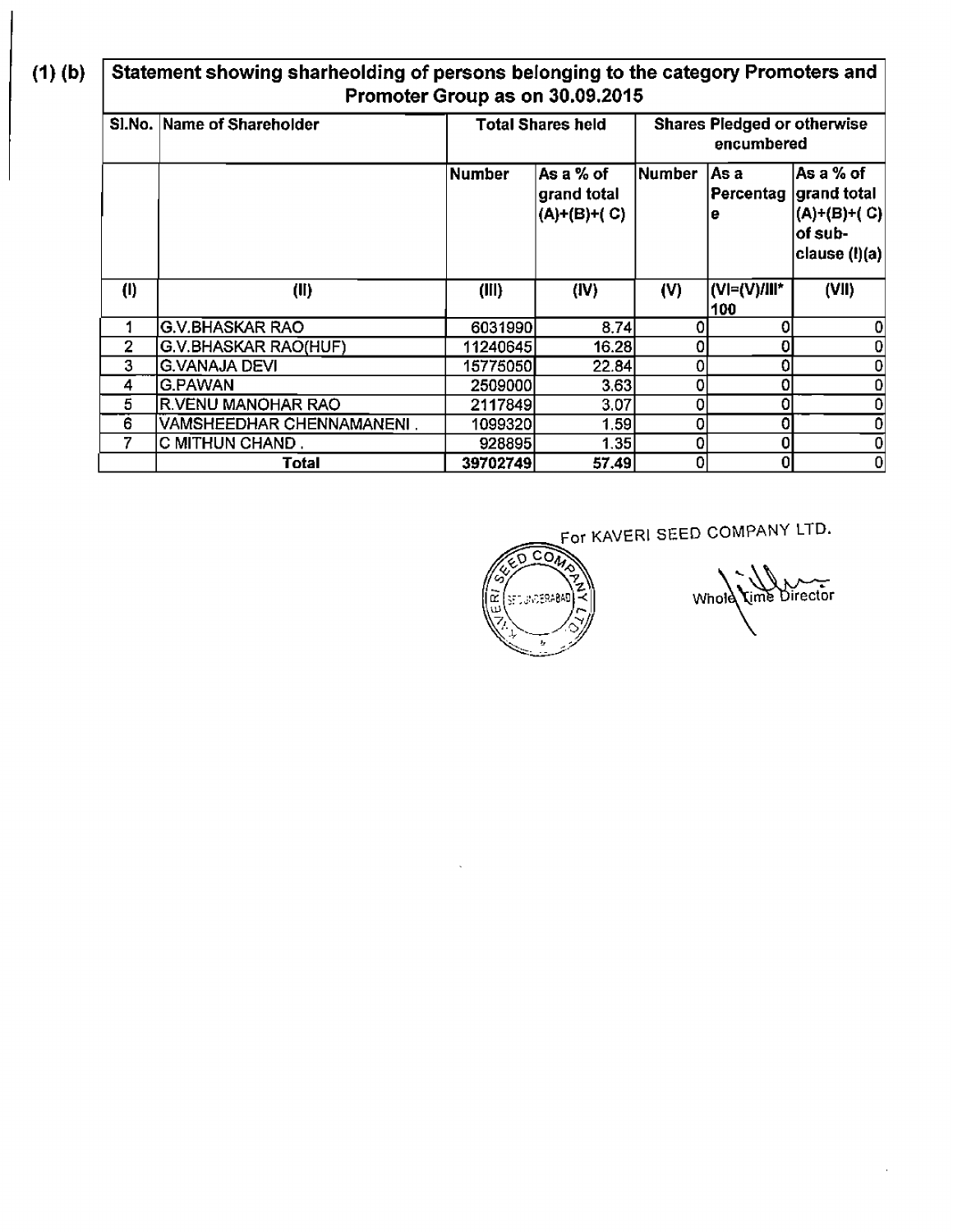## **(I)( c** ) **Statement showing shareholding of persons belonging to the category**  ' **Public** ' **and holding more than I** % **of the totaI number of shares as on 30.09.201 5**

| Sr. No. | Name of the Shareholder                             | No.of shares | shares as a<br>percentage of total<br>number of shares {<br>II.e. Grand total (A<br>H(BH(C))<br>Indicated in<br>Statement at para<br>$(1)(a)$ above $)$ |
|---------|-----------------------------------------------------|--------------|---------------------------------------------------------------------------------------------------------------------------------------------------------|
|         | <b>ASHOKA PTE LTD</b>                               | 3438939      | 4.98                                                                                                                                                    |
| 2       | SMALLCAP WORLD FUND INC                             | 3090000      | 4.47                                                                                                                                                    |
| 3       | <b>IDFC PREMIER EQUITY FUND</b>                     | 1721582      | 2.49                                                                                                                                                    |
| 4       | FRANKLIN TEMPLETON INVESTMENT FUNDS                 | 1506028      | 2.18                                                                                                                                                    |
| 5       | <b>OPPENHEIMER INTERNATIONAL SMALL COMPANY FUND</b> | 1027727      | 1.49                                                                                                                                                    |
| 6       | PICTET COUNTRY FUND (MAURITIUS)                     | 732437       | 1.06                                                                                                                                                    |
|         | TOTAL                                               | 11,516,713   | 16.68                                                                                                                                                   |

 $\bar{I}$ 

 $\mathcal{L}^{\mathcal{L}}$ 

h,

t,

**For KAVERl SEED COMPANY** LTD.

ত্রী SECONDERABAD ō.

Whole Time Director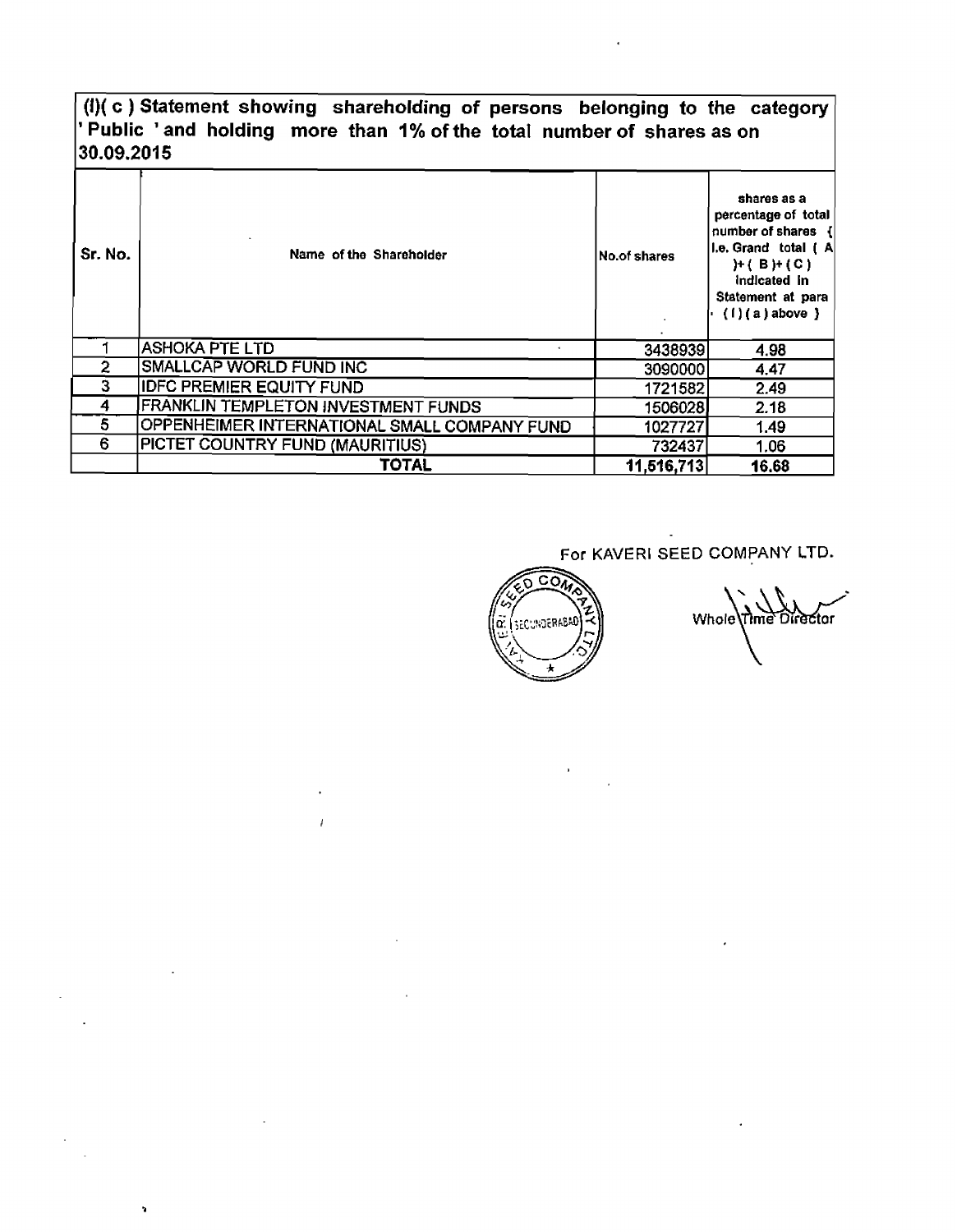**(I)(c)(ii) Statement showing holding of securities (including, shares, warrants,** convertible **securities') of nersons (together with PAC**) belonging to the category "Public" and holding more than 5% of the total number of shares of the company as on 30.09.2015

| Sr. No. | Name(s) of the<br>shareholder(s) and<br>the Persons Acting in | <b>Number</b><br>of shares | Shares as a<br>percentage of<br>total number of | <b>Details of warrants</b> |             |           | Details of convertible<br>securities | <b>Total shares</b><br>(including<br>underlying |  |
|---------|---------------------------------------------------------------|----------------------------|-------------------------------------------------|----------------------------|-------------|-----------|--------------------------------------|-------------------------------------------------|--|
|         | Concert (PAC) with                                            |                            | shares                                          | Number of                  | As a %      | Number    | % w.r.t                              | shares                                          |  |
|         | them                                                          |                            | {i.e., Grand                                    | warrants                   | total       | of.       | total                                | assuming full                                   |  |
|         |                                                               |                            | Total                                           |                            | number of   | converti  | number of                            | conversion of                                   |  |
|         |                                                               |                            | $(A)+(B)+(C)$                                   |                            | warrants of | ble       | convertible                          | warrants and                                    |  |
|         |                                                               |                            | indicated in                                    |                            | the.        | securitie | securities                           | convertible                                     |  |
|         |                                                               |                            | Statement at                                    |                            | same class  | s         | of the same                          | securities) as a                                |  |
|         |                                                               |                            | para $(I)(a)$                                   |                            |             | held      | class                                | % of diluted                                    |  |
|         |                                                               |                            | above}                                          |                            |             |           |                                      | share capital                                   |  |
|         | NIL                                                           |                            |                                                 |                            |             |           |                                      |                                                 |  |

| t di        | Statement showing detalls of locked-in shares. |                                                     |                        |                                                                                                                                                                   |  |  |
|-------------|------------------------------------------------|-----------------------------------------------------|------------------------|-------------------------------------------------------------------------------------------------------------------------------------------------------------------|--|--|
| Sr. No.     | Name of the Shareholder                        | Category Of<br>Shareholders (<br>Promoter / Public) | No of Lockin<br>shares | shares as a<br>percentage of<br>total number of<br>shares { I.e.<br>Grand total (<br>$A) + (B) + (C)$<br>Indicated in<br>Statement at<br>para $(1)(a)$<br>above } |  |  |
| <b>N.A.</b> |                                                |                                                     |                        |                                                                                                                                                                   |  |  |

**For KAVERI SEED** COMPANY LTD.



what The Director